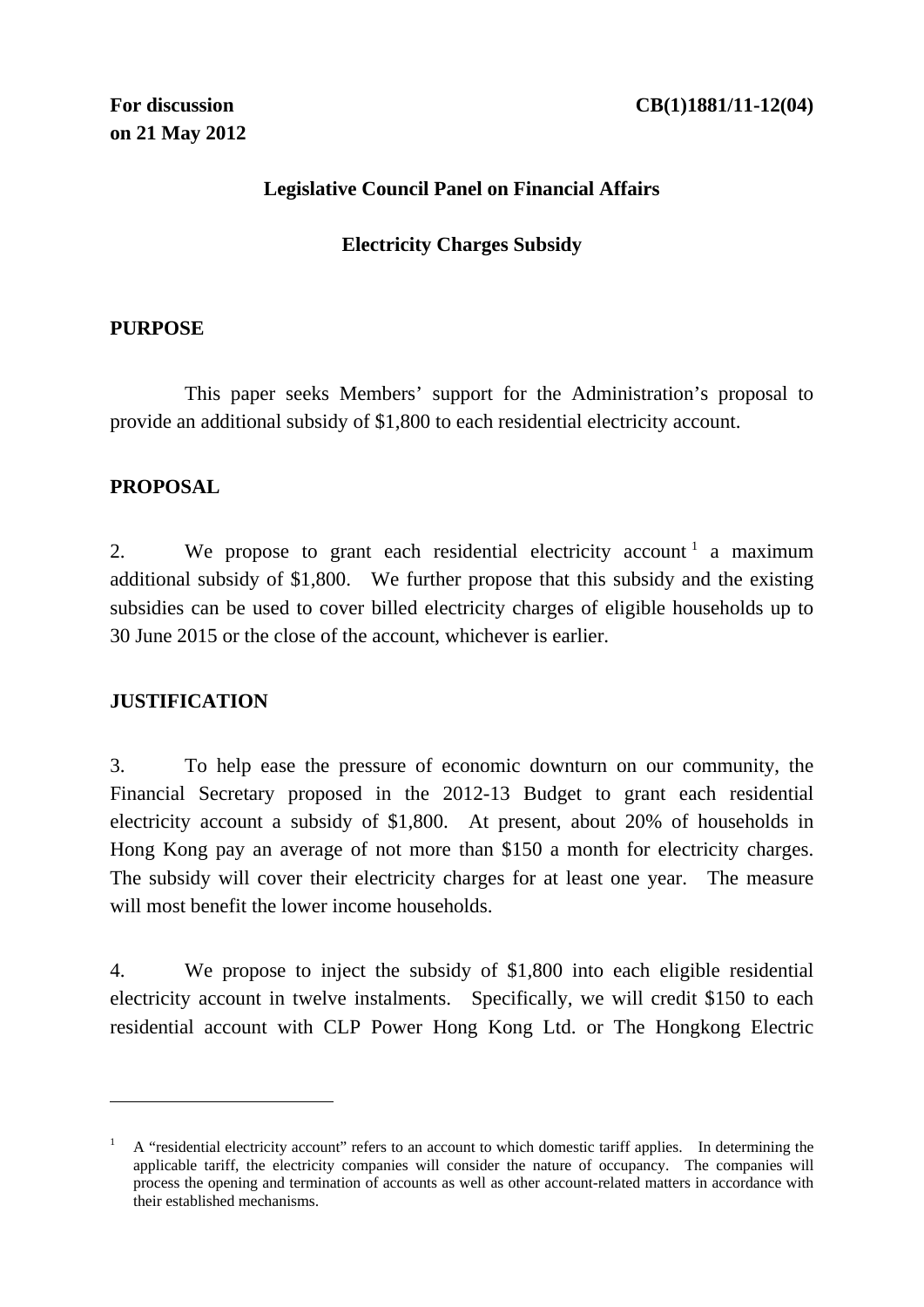Co., Ltd. in existence on the first day  $2$  of each month for twelve consecutive months, starting tentatively from 1 July 2012. The credit can only be used for the purpose of offsetting billed charges for electricity consumed under the same account.

5. In 2008, a commitment of \$8,800 million was created to provide electricity charges subsidy to eligible residential households (the 2008 scheme). In 2011, the Government provided further electricity charges subsidy (the 2011 scheme) thereby increasing the commitment to \$13,300 million. Under the 2011 scheme, all eligible residential electricity accounts are receiving a monthly subsidy of \$150 until June 2012.

6. Similar to the 2008 and 2011 schemes, we propose that under the new scheme, any unused credit in a month can be carried forward to cover billed electricity charges under the same account. Under the 2008 and 2011 schemes, the expiry date is set at 31 August 2014. With the proposed scheme, we propose to extend the expiry date so that the new subsidy and those subsidies credited under the 2008 and 2011 schemes can be used to cover billed electricity charges up to 30 June 2015 or the close of account<sup>3</sup>, whichever is earlier. This will allow the subsidy under the new scheme to be valid for three years from the first credit.

<u>.</u>

<sup>2</sup> Where a change of account holder occurs on the first day of the month, the customer taking up the account will be entitled to the credit. In respect of any one meter, only one account will be eligible for the subsidy in a month.

<sup>3</sup> At present, public rental housing (PRH) tenants of the Hong Kong Housing Authority (HA) and the Hong Kong Housing Society (HS) who are required by HA/HS to move to other PRH units due to redevelopment and major repairs/improvement works are granted supplementary electricity charges subsidy equivalent to the amount of subsidy lapsed on the close of their old electricity accounts. This is provided for under a separate commitment created under delegated authority. With the further provision of additional subsidy, we plan to continue with this arrangement. Taking into account the redevelopment programmes currently conducted by HA/HS, we expect that the total supplementary subsidy required will be around \$9 million.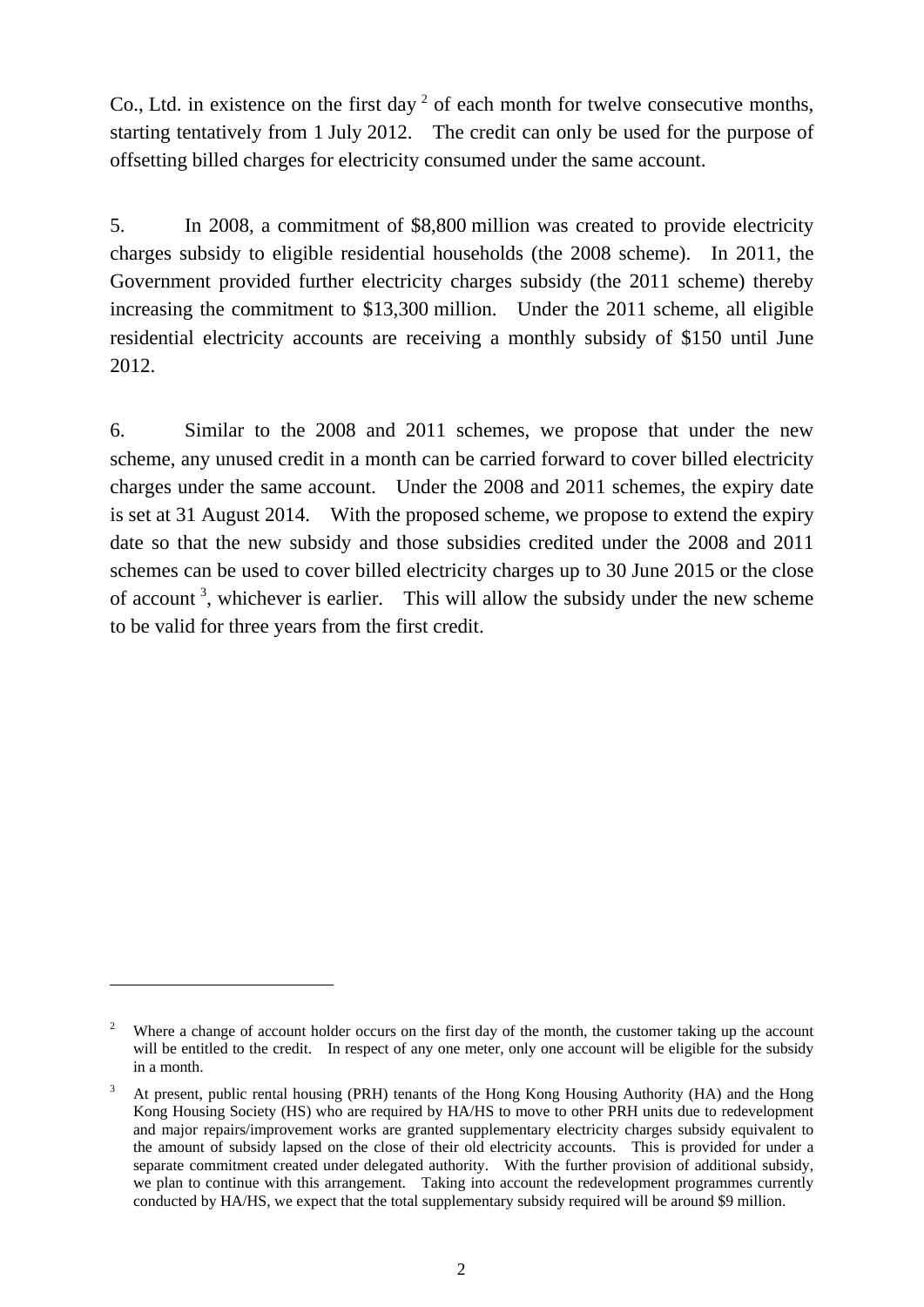7. There have been suggestions that the proposed subsidy should be tied to electricity consumption<sup>4</sup> with a view to encouraging reduction in electricity consumption. We have considered this option but concluded that it is not feasible, mainly because electricity consumption varies with multiple factors  $5$ , many of which are unrelated to the environmental awareness of households (e.g. changes in household size).

#### **FINANCIAL IMPLICATIONS**

1

8. As at 1 April 2012, the two electricity companies maintained some 2.5 million residential electricity accounts. We therefore estimate that the subsidy involved will be around \$4,500 million. Accordingly, we propose to increase the existing commitment of Item 881 Electricity charges subsidy for eligible residential accounts under Head 147 Government Secretariat: Financial Services and the Treasury Bureau (The Treasury Branch) Subhead 700 General non-recurrent by \$4,500 million from \$13,300 million to \$17,800 million.

<sup>4</sup> Based on the total domestic electricity consumption published in the Hong Kong Monthly Digest of Statistics and the number of residential accounts at year end, the average electricity consumption per account since 2005 is as follows:

|      | Total       | Number of residential | Average consumption |
|------|-------------|-----------------------|---------------------|
|      | consumption | accounts at year end. | per account         |
|      | (GWh)       | (million)             | (kWh)               |
| 2005 | 9 9 0 0     | 2.36                  | 4 2 2 0             |
| 2006 | 9 800       | 2.39                  | 4 1 2 0             |
| 2007 | 10 100      | 2.41                  | 4 200               |
| 2008 | 10 300      | 2.44                  | 4 2 2 0             |
| 2009 | 10 800      | 2.47                  | 4 3 8 0             |
| 2010 | 10 900      | 2.50                  | 4 3 8 0             |
| 2011 | 100         | 2.52                  | 4 3 9 0             |

5 One possible factor may be temperature. For instance, the average electricity consumption per residential account in July 2009 when the electricity charges subsidy was in place was some 20% lower than that in July 2007 when no subsidy was given. It may be relevant that the average temperature in July 2009 was 0.5 degree Celsius lower than that in July 2007.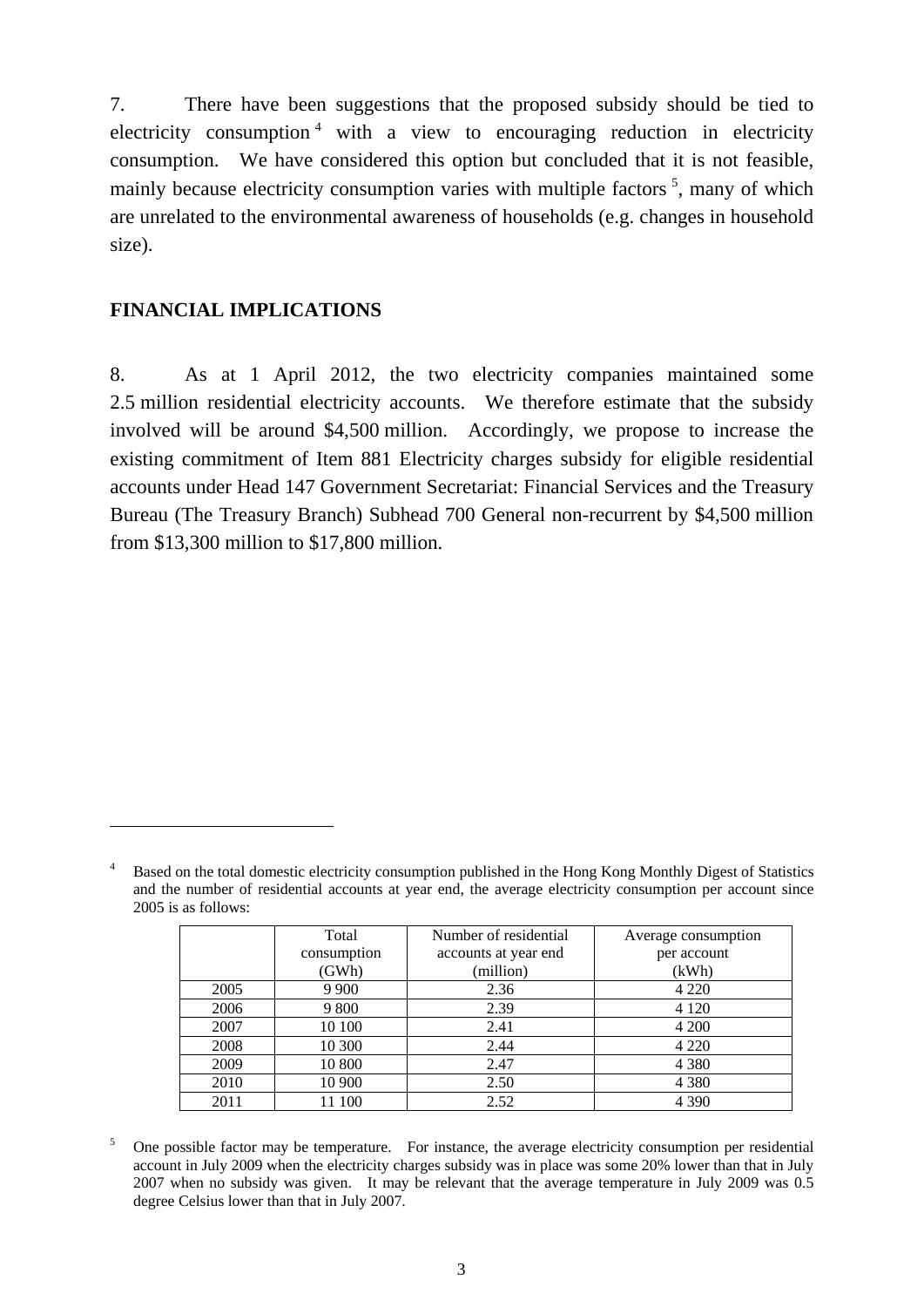9. As the Government will pay the electricity companies as and when the billed charges become due, the payment to the companies will spread over the years. The estimated cash flow of the proposed commitment is as follows:

| <b>Financial year</b>        | \$ million |
|------------------------------|------------|
| Amount spent up to 31.3.2012 | 11,040     |
| 2012-13                      | 4,460      |
| 2013-14                      | 1,900      |
| 2014-15                      | 300        |
| 2015-16                      | 100        |
| <b>Total</b>                 | 17,800     |

The actual cash flow for each year and the final requirement will depend on factors including the number of eligible accounts and their electricity consumption.

## **CONTROL MECHANISM**

10. As with the 2008 and 2011 schemes, we will set out in proper documentation the operating parameters of the additional subsidy and the obligation of parties involved for compliance by the electricity companies. As part of the control mechanism, the companies will continue to be required to provide the Government with monthly reports on the number of accounts eligible for the credit, the amount of subsidy used in the month and the amount of unused subsidy carried forward. They will also be required to provide the Government with confirmation from external auditors that the Government has been charged according to the terms of the scheme.

#### **BACKGROUND**

11. The Finance Committee (FC) approved on 23 May 2008 a commitment of \$4,400 million for providing each residential electricity account with a subsidy of \$1,800 vide FCR(2008-09)18. The FC subsequently approved on 18 July 2008 vide FCR(2008-09) 41 to increase the subsidy to \$3,600 and to increase the commitment for the purpose from \$4,400 million to \$8,800 million. On 10 June 2011, the FC approved vide FCR(2011-12)21 to further provide each residential electricity account with a subsidy of \$1,800 and to increase the commitment for the purpose from